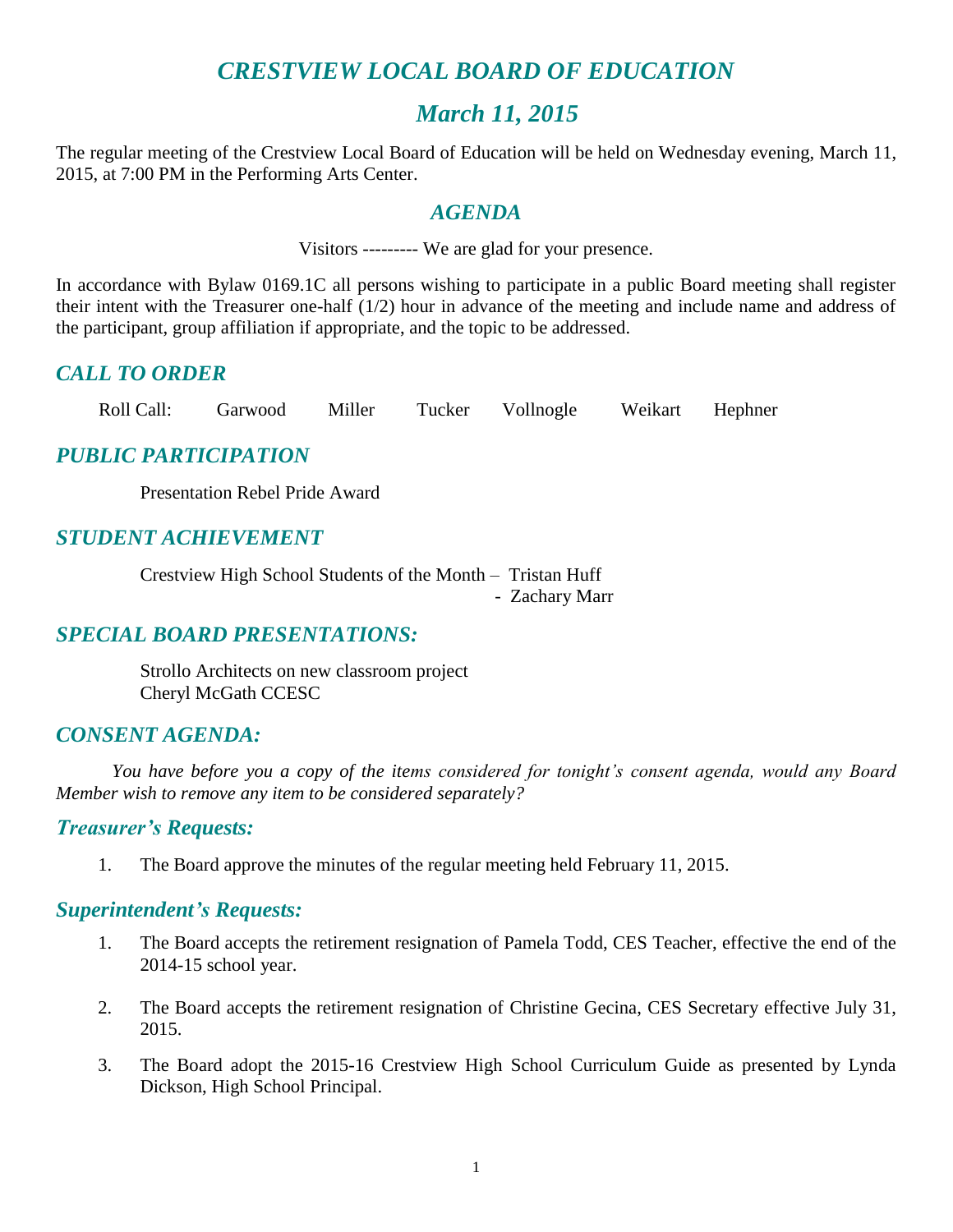4. The Board approve the following non-teaching personnel be placed on the approved substitute list for the 2014-15 school year, substitute basis only, according to wage rate for the assignment designated; all required reports are on file:

*Custodian* – Clifford Brinker……Gregory Harvey…..Bryan Weigle

## **END of CONSENT AGENDA**

Recommend the Board approve the consent agenda as presented:

|          | Moved by _____, second by _____ to approve consent agenda. Vote yes: _____, _____, _ |                           |  |
|----------|--------------------------------------------------------------------------------------|---------------------------|--|
| Vote no: | Absent:                                                                              | . Motion carried . Failed |  |

## *Treasurer's Requests/Recommendations not included in Consent Agenda:*

1. Recommend: The Board approve financial reports and investments as prepared and presented.

Moved by \_\_\_\_\_, second by \_\_\_\_\_. Vote yes:  $\_\_\_\_\_\_\_\_\_\_\_\_\_\_\_$  \_\_\_\_\_, \_\_\_\_\_, \_\_\_\_\_. Vote no:  $\_\_\_\_\_\_\$ \_\_\_\_, \_\_\_\_\_, \_\_\_\_\_\_, Absent: \_\_\_\_\_, \_\_\_\_\_. Motion carried \_\_\_\_\_. Failed \_\_\_\_\_.

2. Recommend: The Board accept donations from:

| a. Crestview Athletic Boosters | \$500.00 to CHS Wrestling for mats from NW Eagles |
|--------------------------------|---------------------------------------------------|
| b. Crestview Athletic Boosters | \$896.64 to CHS Football for record boards        |
| c. Diamond Cut                 | \$250.00 for CHS Boys Baseball for banner         |
| d. Target                      | \$158.73 to CES Public School Support             |
| e. Target                      | \$41.45 to CHS Public School Support              |
| f. Ohiopyle Prints, Inc.       | \$7.90 to CHS Public School Support               |
| g. Cindy Veness                | \$200.00 to National Honor Society                |

| Moved by | second by           | Vote yes: |                |        | ote no: |  |
|----------|---------------------|-----------|----------------|--------|---------|--|
|          | Absent <sup>.</sup> |           | Motion carried | Failed |         |  |

## *Race To The Top:* Mr. Miller

#### *Board Reports:*

| 1. | <b>Career Center Report</b>               | Mr. Tucker       |
|----|-------------------------------------------|------------------|
| 2. | <b>Student Achievement Liaison Report</b> | Dr. Miller       |
|    | 3. Legislative Report                     | Mr. Weikart      |
| 4. | <b>Student Board Member Report</b>        | Courtney Hephner |
|    |                                           |                  |

## *Board Committee Reports:*

| 1. | Buildings & Grounds     | Mr. Vollnogle |
|----|-------------------------|---------------|
| 2. | <b>Athletic Council</b> | Mr. Tucker    |
|    | 3. Personnel            | Mr. Vollnogle |
|    | 4. Finance Audit        | Dr. Miller    |
|    | 5. Policy               | Dr. Miller    |
|    | 6. Communications       | Mr. Weikart   |
|    | 7. Insurance            | Mr. Vollnogle |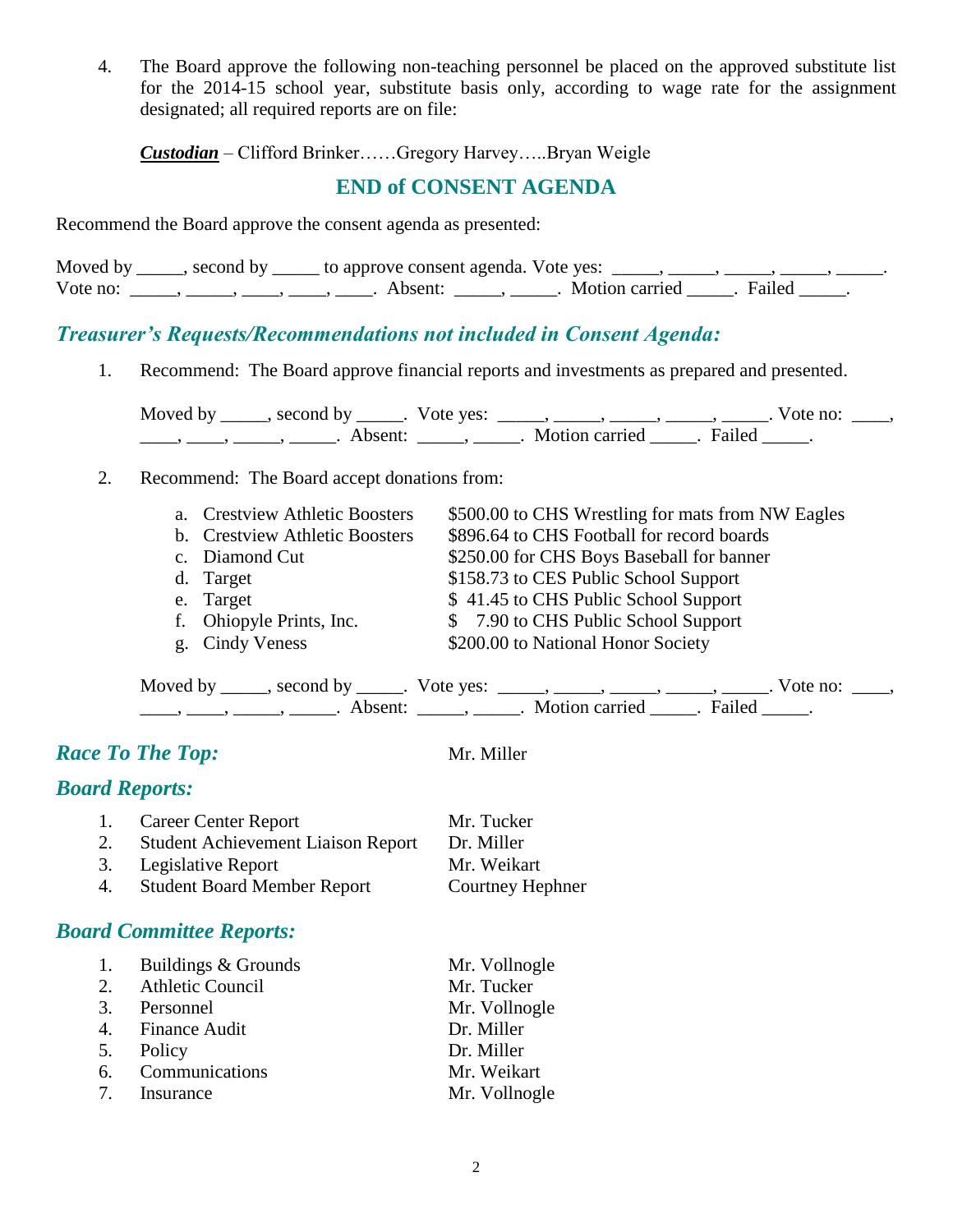#### *Administrative Reports:*

| 1. | <b>Elementary School</b>        | Mrs. Dangerfield      |
|----|---------------------------------|-----------------------|
| 2. | Middle School                   | Mr. Richardson        |
| 3. | <b>High School</b>              | Mrs. Dickson          |
| 4. | <b>Special Education</b>        | Mr. Hill              |
| 5. | Athletic                        | Mr. Cusick/Mrs. Sapp  |
| 6. | Lunchroom                       | Mrs. Peddicord        |
| 7. | Technology                      | Mr. Miller            |
| 8. | Transportation                  | Mr. Floor/Mr. Burbick |
| 9. | Maintenance                     | Mr. Radman            |
|    | <b>Superintendent's Report:</b> | Mr. Dilling           |

#### *Superintendent's Requests/Recommendations not included in Consent Agenda:*

1. Recommend: The Board authorize the Superintendent and/or Treasurer to sign the notice of acceptance for the financing proposal from Farmers National Bank to finance the high school music suite renovation project.

| Moved by $\overline{\phantom{a}}$ | second by           | Vote yes: |                |        | Vote no: |
|-----------------------------------|---------------------|-----------|----------------|--------|----------|
|                                   | Absent <sup>.</sup> |           | Motion carried | Failed |          |

2. Recommend: The Board approve an agreement for Internet Access and Application Services for Fiscal Year 2016 with ACCESS at a cost of \$55,901.10

| Moved by | second by | Vote ves: |                |        | no.<br>vote |  |
|----------|-----------|-----------|----------------|--------|-------------|--|
|          | a heent:  |           | Motion carried | Failed |             |  |

3. Recommend: The Board authorize the Superintendent and Treasurer to advertise for bids to renovate the high school music suite.

Moved by \_\_\_\_\_, second by \_\_\_\_\_. Vote yes:  $\_\_\_\_\_\_\_\_\_\_\_\_\_\_\_$  \_\_\_\_\_, \_\_\_\_\_, \_\_\_\_\_. Vote no:  $\_\_\_\_\_\$ \_\_\_\_\_, \_\_\_\_\_\_, \_\_\_\_\_\_\_. Absent: \_\_\_\_\_\_, \_\_\_\_\_\_. Motion carried \_\_\_\_\_\_. Failed \_\_\_\_\_.

4. Recommend: The Board review the following Board Policies/Bylaws which will be presented for approval at the April 8, 2015 board meeting:

| <b>Policy/Bylaw Number</b> | <b>Description</b>                                | <b>New/Revised/Replacement</b> |
|----------------------------|---------------------------------------------------|--------------------------------|
| 1530                       | Evaluation of Principals & Other Administrators   | Revised                        |
| 2114                       | Meeting State Performance Indicators              | Revised                        |
| 2413                       | <b>Career Advising</b>                            | <b>New</b>                     |
| 3220                       | <b>Standards-Based Teacher Evaluation</b>         | Revised                        |
| 5114                       | Nonimmigrant Students & Foreign Exchange Students | Revised                        |
| 5340                       | <b>Student Accidents</b>                          | Revised                        |
| 5350                       | <b>Student Suicide</b>                            | Revised                        |